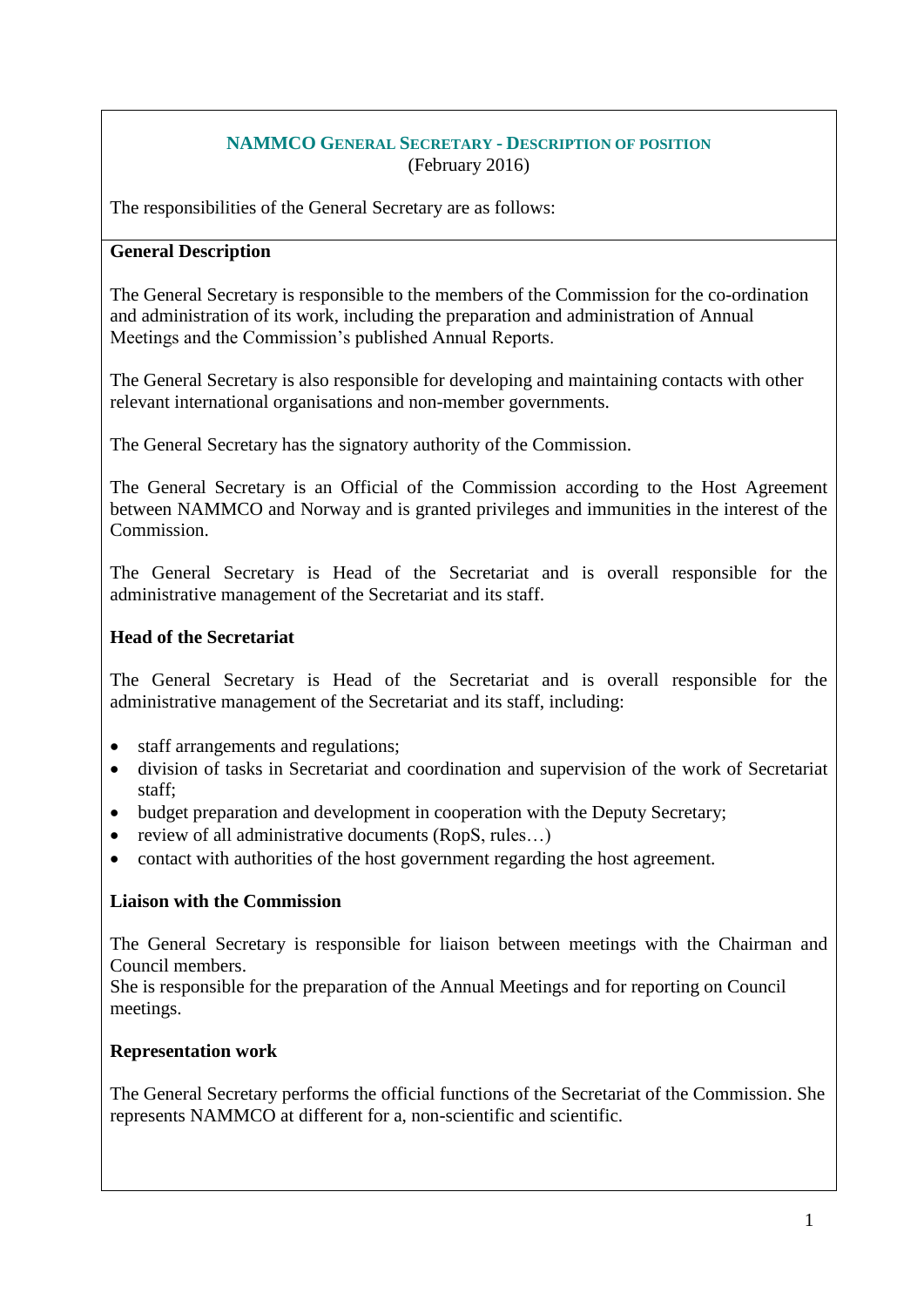## **Dissemination and visibility of the Organisation**

The General Secretary is responsible for developing and disseminating information on NAMMCO's activities and the status of marine mammal stocks in the purview of NAMMCO, with the NAMMCO website as the hub of all NAMMCO activities and information.

#### **Other**

The position involves a minimum of seven weeks travel per year in connection with meetings and other events.

## **Qualifications and Experience**

The General Secretary should have a higher university degree in a relevant field of study such as fisheries, life sciences, environment or wildlife management; several years' working experience with, and an excellent understanding of, international cooperation in the field of conservation and management of natural resources. Good leadership and managerial skills are required.

The General Secretary should have excellent communication skills and fluency in written and spoken English, as well as experience with the preparation and editing in English of reports and publications and computer literacy.

A working knowledge of a Scandinavian language is advantageous.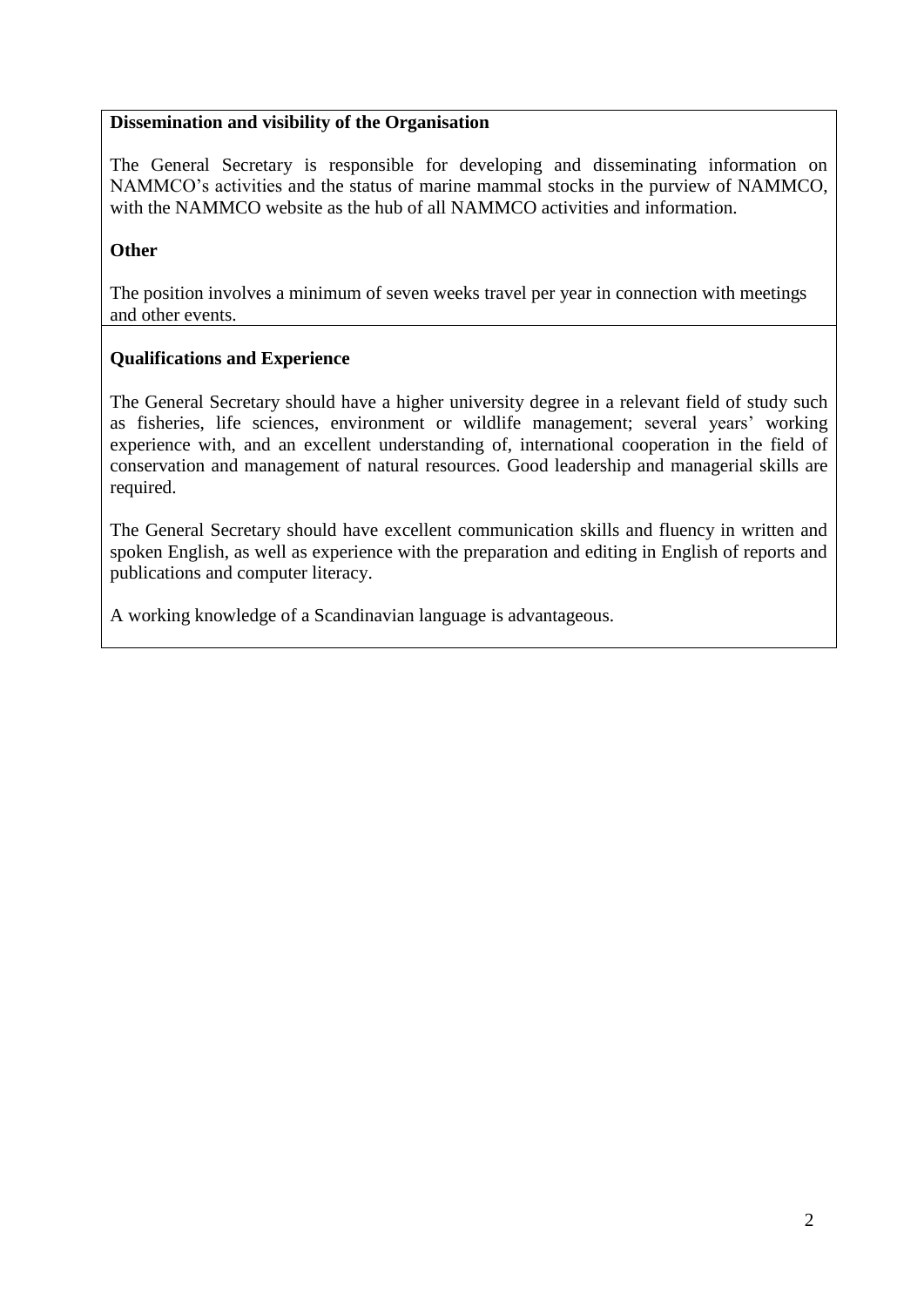# **NAMMCO DEPUTY SECRETARY - DESCRIPTION OF POSITION** (July 2017)

The responsibilities of the Deputy Secretary are as follows:

## **General Description:**

- To assist the General Secretary in the administration and coordination of the Commission and in maintaining international contacts and represent NAMMCO at relevant national and international meetings.
- Coordination and organisation of annual meetings of the Council, Management Committees, and other meetings of the Commission, including special events such as conferences, workshops and seminars, as required.
- Financial management and joint reporting with the General Secretary to the Finance and Administration Committee (FAC): budget review and development, maintaining accounting records, liaison with auditors and accountant, managing payments, and general banking affairs.
- Practical implementation of the host agreement with respect to local tax authorities, social security and pensions.
- Plan and coordinate the activities under the Joint NAMMCO Observer Scheme and report to the Council. Responsible for the administration of and reporting on the Committee on Inspection and Observation.
- Responsible for administration of and reporting on the Committee of Hunting Methods and associated activities such as workshops and expert group meetings.
- Responsible for administration of and reporting on the Working Group on By-catch, Entanglements and Live Strandings (under Council) and associated activities such as workshops and expert group meetings.
- Responsible for the technical editing of all NAMMCO documents (except Sci Pub) and the standardization of the format.
- Responsible for the archive system of NAMMCO (development of a new system, and day to day archiving).
- Share with the Scientific Secretary the reporting of the Management Committees.
- General communications and information production and distribution (local, national and international level).
- Technical editing and publication of the NAMMCO Annual Reports.
- Secretariat routine and supplies, relocation of staff.
- Assist the General Secretary as required and if needed stand-in for the General Secretary if she/he is indisposed.

## **Qualifications and Experience:**

- A higher university degree in a relevant field.
- Extended work experience with, and an excellent understanding of, international cooperation preferably in the field of conservation and management of natural resources.
- Work experience in serving committees and in general administration and accounting.
- Excellent communication skills, flexibility and ability to work cooperatively and independently.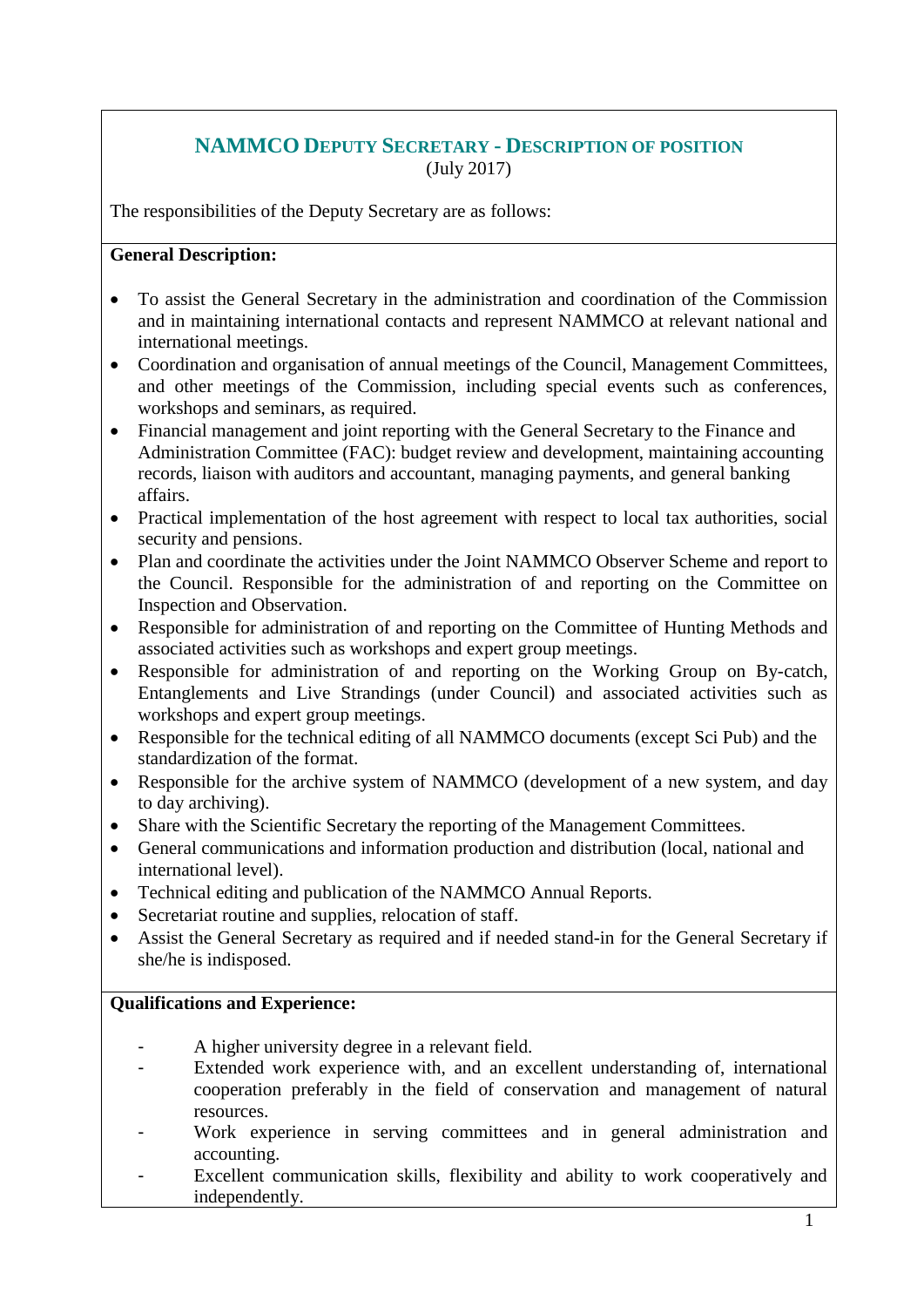- Experience in preparation and editing in English of reports and publications.
- Fluency in English written and spoken and working knowledge of Norwegian / Scandinavian language.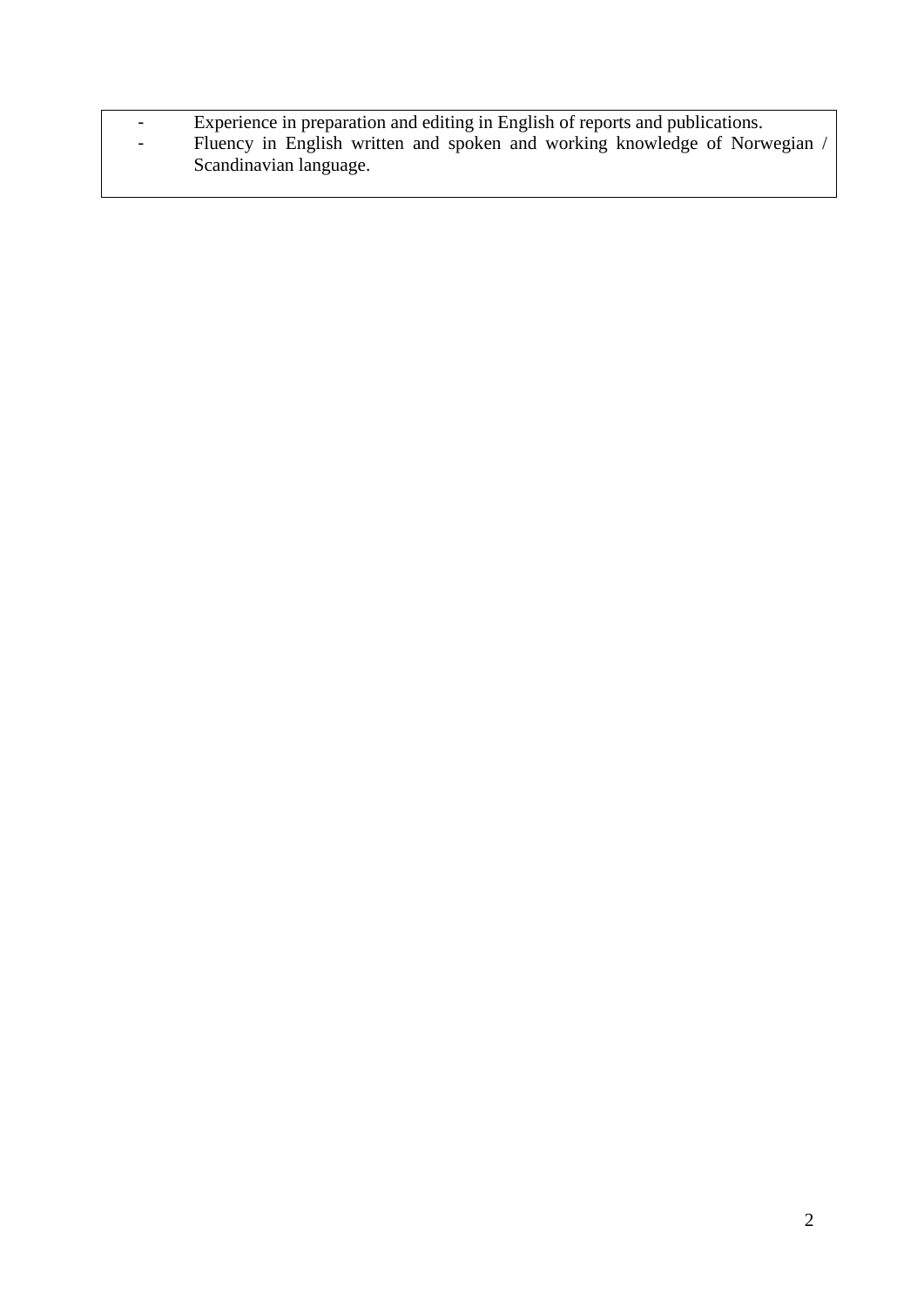# **NAMMCO SCIENTIFIC SECRETARY - DESCRIPTION OF POSITION** (February 2018)

The responsibilities of the Scientific Secretary are as follows:

## **General Description**

The Scientific Secretary is mainly responsible for coordinating, assisting and facilitating the workings of the Scientific Committee. This involves in particular planning, coordinating and participating in the meetings of the Scientific Committee and its associated Working Groups, editing volumes of the NAMMCO Scientific Publications Series, performing research as and if required and representing NAMMCO at scientific fora both within and outside the NAMMCO countries.

## **Coordination of the work of the Scientific Committee and its Working Groups**

- Organising Scientific Committee and Working Group meetings in collaboration with the chairs of these committees / working groups.
- Selecting and inviting experts to Working Group meetings, in consultation with the Scientific Committee.
- Planning necessary preliminary work.
- Preparing and compiling documents for meetings.
- Making practical arrangements for meetings.
- Participating in all Scientific Committee and Working Group meetings.
- Preparing Committee and Working Group reports.
- Budgeting Scientific Committee expenses.

## **Publication of** *NAMMCO Scientific Publications*

- Technical editing, in collaboration with the Scientific Editors of each volume.
- Scientific editing, when appropriate.
- Preparing for publication, including layout, illustrations and proofreading.
- Advertising, sale and distribution of the series.

## **Data research and analyses, and reporting**

- Compilation and archiving of catch data
- Maintaining and updating the NAMMCO website with respect to stock status information and research matters in hand.
- May be asked to carry out research to assist the Scientific Committee in fulfilling its requests from the Council.
- May be asked to perform analysis of data (*e.g.* sightings survey) and reporting of results in working papers, publications and presentations.
- Any other research tasks as required.

## **Participation in scientific fora outside of NAMMCO**

- Representing NAMMCO at scientific for a and other meetings.
- Prepare opening statements and presentations, participate in relevant discussions, and prepare meeting reports for NAMMCO bodies as required.

**Other**

• Assist the General Secretary as required.